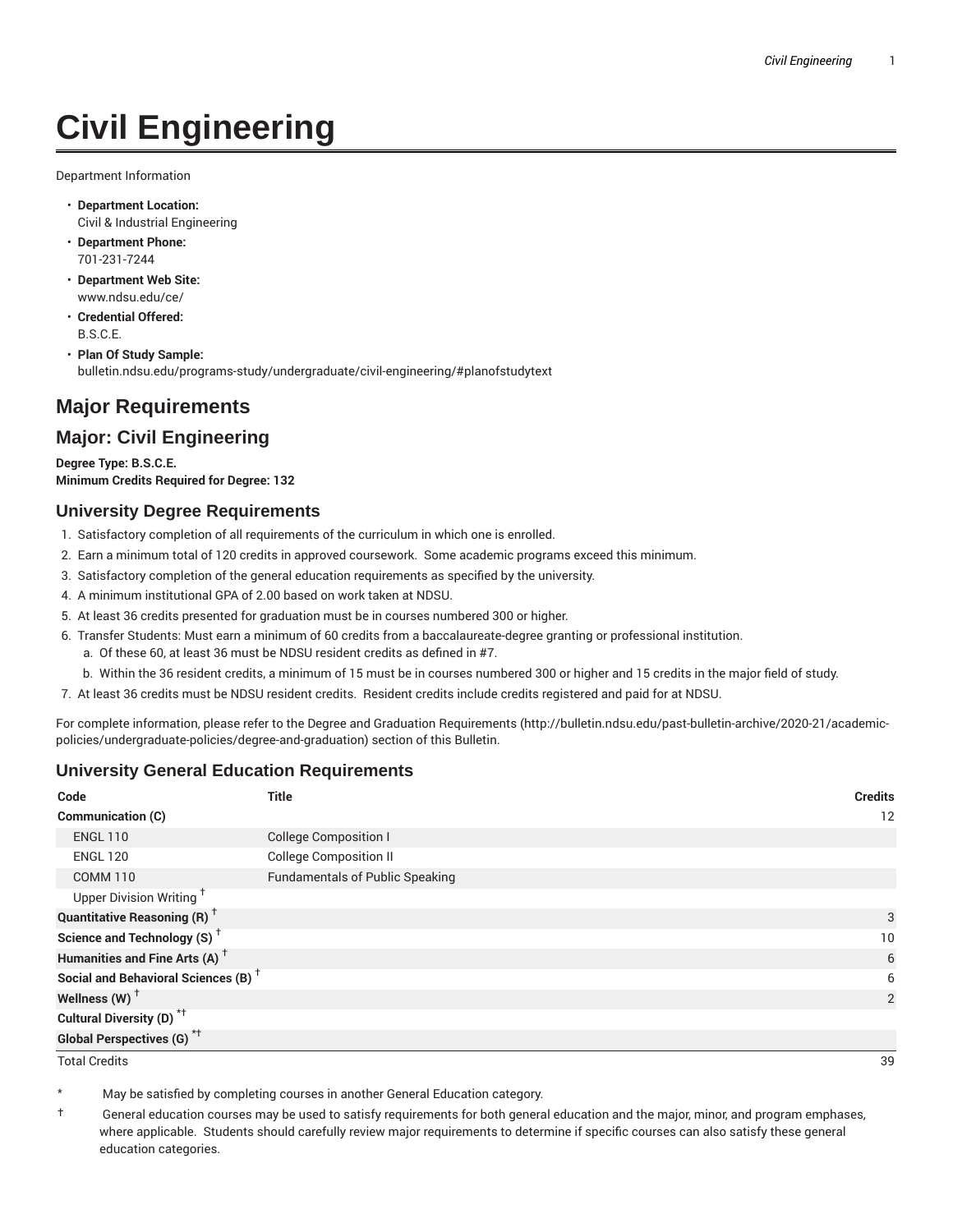• A list of university approved general education courses and administrative policies are available here (http://bulletin.ndsu.edu/past-bulletinarchive/2020-21/academic-policies/undergraduate-policies/general-education/#genedcoursestext).

## **Major Requirements**

| Code                                                                | <b>Title</b>                                                                    | <b>Credits</b>            |  |  |  |
|---------------------------------------------------------------------|---------------------------------------------------------------------------------|---------------------------|--|--|--|
| <b>Civil Engineering Core Requirements</b>                          |                                                                                 |                           |  |  |  |
| CE 111                                                              | Introduction to Civil Engineering                                               | $\overline{\mathbf{c}}$   |  |  |  |
| <b>CE 204</b>                                                       | Surveying                                                                       | 3                         |  |  |  |
| <b>CE 212</b>                                                       | Civil Engineering Graphic Communications                                        | 3                         |  |  |  |
| CE 303                                                              | <b>Civil Engineering Materials</b>                                              | 2                         |  |  |  |
| <b>CE 303L</b>                                                      | Civil Engineering Materials Laboratory                                          | $\mathbf{1}$              |  |  |  |
| CE 309                                                              | <b>Fluid Mechanics</b>                                                          | 3                         |  |  |  |
| <b>CE 310</b>                                                       | <b>Fluid Mechanics Laboratory</b>                                               | 1                         |  |  |  |
| CE 316                                                              | Soil Mechanics                                                                  | 3                         |  |  |  |
| <b>CE 343</b>                                                       | <b>Structural Engineering and Analysis</b>                                      | 4                         |  |  |  |
| <b>CE 370</b>                                                       | Introduction to Environmental Engineering                                       | 3                         |  |  |  |
| <b>CE 371</b>                                                       | <b>Environmental Engineering Laboratory</b>                                     | $\mathbbm{1}$             |  |  |  |
| <b>CE 404</b>                                                       | <b>Reinforced Concrete</b>                                                      | 3                         |  |  |  |
| <b>CE 408</b>                                                       | Water Resources and Supply                                                      | 3                         |  |  |  |
| <b>CE 418</b>                                                       | <b>Transportation Engineering</b>                                               | 4                         |  |  |  |
| <b>CE 444</b>                                                       | <b>Structural Steel Design</b>                                                  | $\ensuremath{\mathsf{3}}$ |  |  |  |
| <b>CE 483</b>                                                       | <b>Contracts and Specifications</b>                                             | 3                         |  |  |  |
| <b>CE 489</b>                                                       | Senior Design                                                                   | 3                         |  |  |  |
| <b>MATH Courses Required:</b>                                       |                                                                                 |                           |  |  |  |
| <b>MATH 128</b>                                                     | Introduction to Linear Algebra                                                  | 1                         |  |  |  |
| <b>MATH 165</b>                                                     | Calculus I (May satisfy general education category R)                           | 4                         |  |  |  |
| <b>MATH 166</b>                                                     | Calculus II                                                                     | 4                         |  |  |  |
| <b>MATH 259</b>                                                     | <b>Multivariate Calculus</b>                                                    | 3                         |  |  |  |
| <b>MATH 266</b>                                                     | Introduction to Differential Equations                                          | 3                         |  |  |  |
| <b>Other Required Courses:</b>                                      |                                                                                 |                           |  |  |  |
| <b>CHEM 121</b>                                                     | <b>General Chemistry I</b>                                                      | 4                         |  |  |  |
| & 121L                                                              | and General Chemistry I Laboratory (May satisfy general education category S)   |                           |  |  |  |
| <b>CHEM 122</b>                                                     | <b>General Chemistry II</b>                                                     | 4                         |  |  |  |
| & 122L                                                              | and General Chemistry II Laboratory (May satisfy general education category S)  |                           |  |  |  |
| <b>ENGR 402</b>                                                     | <b>Engineering Ethics and Social Responsibility</b>                             | 1                         |  |  |  |
| <b>ENGR 311</b>                                                     | History of Technology in America (May satisfy general education category A)     | 3                         |  |  |  |
| <b>ENGR 312</b>                                                     | Impact of Technology on Society (May satisfy general education category B)      | 3                         |  |  |  |
| <b>ENGL 321</b>                                                     | Writing in the Technical Professions (May satisfy general education category C) | 3                         |  |  |  |
| <b>GEOL 105</b>                                                     | Physical Geology (May satisfy general education category S and G)               | 3                         |  |  |  |
| <b>IME 440</b>                                                      | <b>Engineering Economy</b>                                                      | 2                         |  |  |  |
| <b>IME 460</b>                                                      | <b>Evaluation of Engineering Data</b>                                           | 3                         |  |  |  |
| ME 221                                                              | Engineering Mechanics I <sup>1</sup>                                            | 3                         |  |  |  |
| <b>ME 222</b>                                                       | Engineering Mechanics II <sup>1</sup>                                           | 3                         |  |  |  |
| ME 223                                                              | Mechanics of Materials <sup>1</sup>                                             | 3                         |  |  |  |
| <b>ME 350</b>                                                       | Thermodynamics and Heat Transfer <sup>2</sup>                                   | 3                         |  |  |  |
| <b>PHYS 252</b>                                                     | University Physics II                                                           | 4                         |  |  |  |
| Technical Electives Required: Select 12 credits from the following: |                                                                                 | 12                        |  |  |  |
| <b>Structures:</b>                                                  |                                                                                 |                           |  |  |  |
| CE 411                                                              | Design of Pre-stressed Concrete (Design Credits 1.0)                            |                           |  |  |  |
| <b>CE 425</b>                                                       | Bridge Evaluation and Rehabilitation (Design Credits 1.5)                       |                           |  |  |  |
| <b>CE 430</b>                                                       | Timber and Form Design (Design Credits 1.5)                                     |                           |  |  |  |
| <b>CE 441</b>                                                       | Finite Element Analysis (Design Credits 1.0)                                    |                           |  |  |  |
| <b>CE 445</b>                                                       | Advanced Steel Design (Design Credits 1.0)                                      |                           |  |  |  |